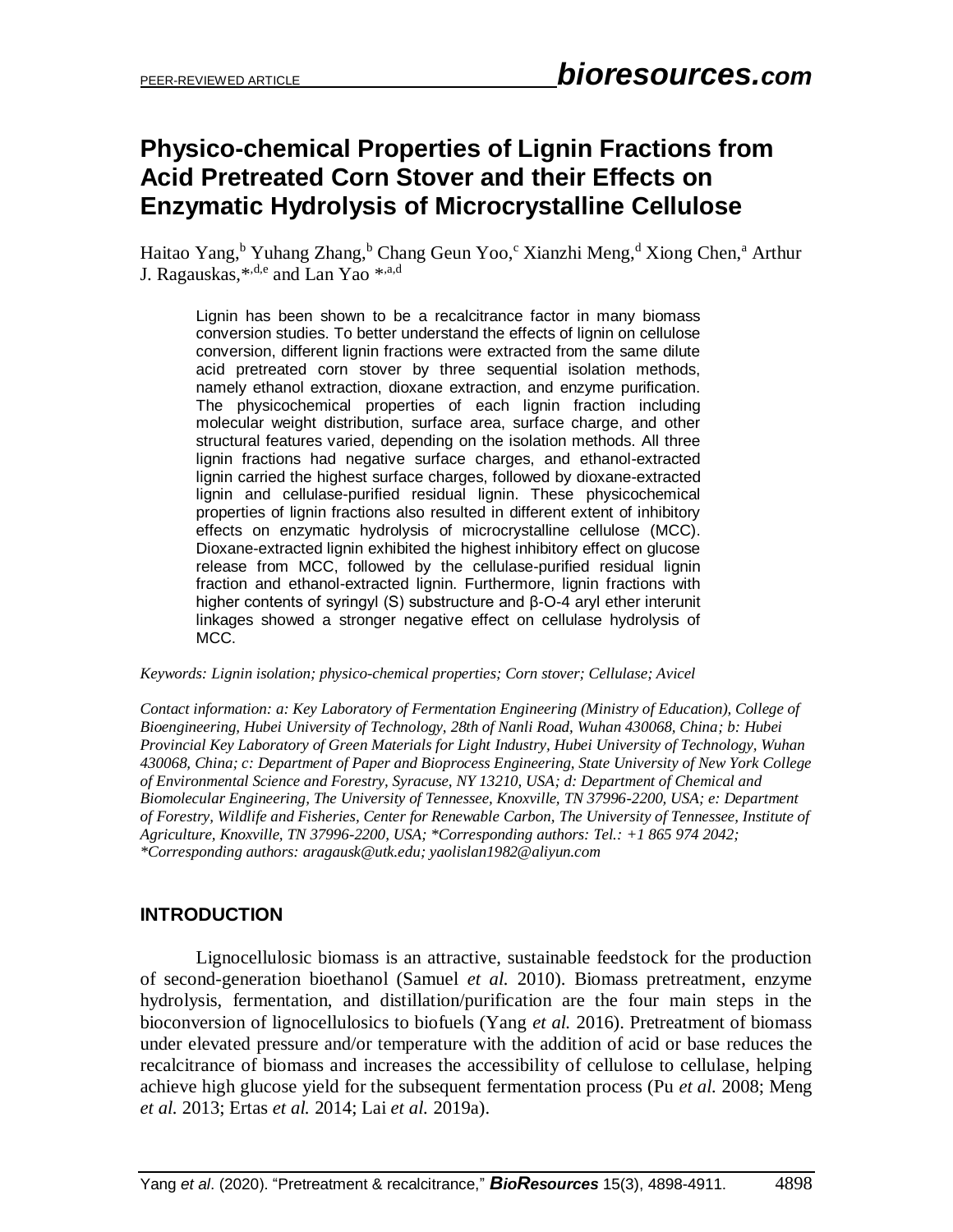Among various pretreatment methods, dilute acid (DA) pretreatment is one of the leading and widely studied techniques due to its effectiveness, low energy input, and wide applications for a variety of biomass resources (Chen *et al.* 2011; Teramura *et al.* 2015). The DA pretreatment solubilizes hemicelluloses, and the remaining acid-insoluble residue is mainly composed of cellulose and lignin (Cao *et al.* 2012). Although DA pretreatment increases sugar release of the pretreated biomass (Mosier *et al.* 2005; Hendriks and Zeeman 2009; Yao *et al.* 2010), the lignin in the solid residue still has inhibitory effects on the subsequent enzymatic hydrolysis process (Yao *et al.* 2017).

Lignin, the most abundant non-carbohydrate biopolymer in the plant cell wall, is typically composed of syringyl (S), guaiacyl (G), or *p*-hydroxyphenyl (H) units. The composition of lignin in plants varies depending on its species. For instance, softwood is of primarily G-type, hardwood is of a G-S type, and herbaceous crops are of G-S-H type in its lignin. In recent years, the inhibitory effects of various types of lignin on enzymatic hydrolysis, in particular, non-productive adsorption of cellulase onto lignins, have been reported (Yu *et al.* 2014; Li *et al.* 2016; Sun *et al.* 2016; Yoo *et al.* 2017; Yao *et al.* 2018a,b; Lai *et al.* 2018). Lignin forms droplets on the surface of residual biomass under severe acidic pretreatment conditions (*e.g*., DA pretreatment at and above 130 °C), thereby hindering the enzymatic digestion of biomass (Selig *et al.* 2007). After incubating with lignin isolated from hot water pretreated hardwoods, 2 to 18% of the initial βglucosidase and 50 to 60% of cellobiohydrolase and endoglucanase activities were retained (Ko *et al.* 2015). The increase of pretreatment severities results in lignin samples with higher cellulase adsorption ability. Similarly, Lu *et al*. (2016) reported that electrostatic interactions and hydrophobicity were the main cause of cellulase adsorption to hot-water pretreated lignin. Interestingly, certain organosolv lignins or lignosulfonates enhance the performance of enzymatic hydrolysis, and the effect of lignin on cellulase during enzymatic hydrolysis is a function of both hydrophobic interactions and electrostatic repulsions (Huang *et al.* 2017; Lai *et al.* 2019b).

Recently, lignin fractions isolated from dilute acid pretreated *Broussonetia papyrifera* were used to study the impact of the structural properties of lignin on cellobiohydrolases I adsorption (Yao *et al.* 2017). Similar studies were conducted with different lignocellulosic substrates such as switchgrass and poplar (Yao *et al.* 2018a,b). Besides lignin composition, the variety of interunit linkages and hydroxyl group content, surface area and surface charge of lignin affecting cellulase adsorption were studied (Nakagame *et al.* 2011; Lou *et al.* 2013). Despite these recent efforts, the mechanism of lignin inhibition on cellulase hydrolysis is still not fully understood. This is due, in part, to lignin's complexity and heterogeneity. Herein, three different lignin fractions were isolated from the dilute acid pretreated corn stover. Lignin composition, structural features, zeta potential, surface area and molecular weights of each lignin fraction were investigated. The effects of these lignin properties with their inhibitory on enzymatic hydrolysis of MCC were also investigated.

# **EXPERIMENTAL**

#### **Materials**

Corn stover was provided by a local farmer from En shi, Hubei province, China. The chemical composition of the corn stover was 17.6% Klason lignin, 32.2% cellulose, 27.6% hemicellulose, 6.58% benzene-ethanol extractives, and 13.9% ash. Cellulase (Sino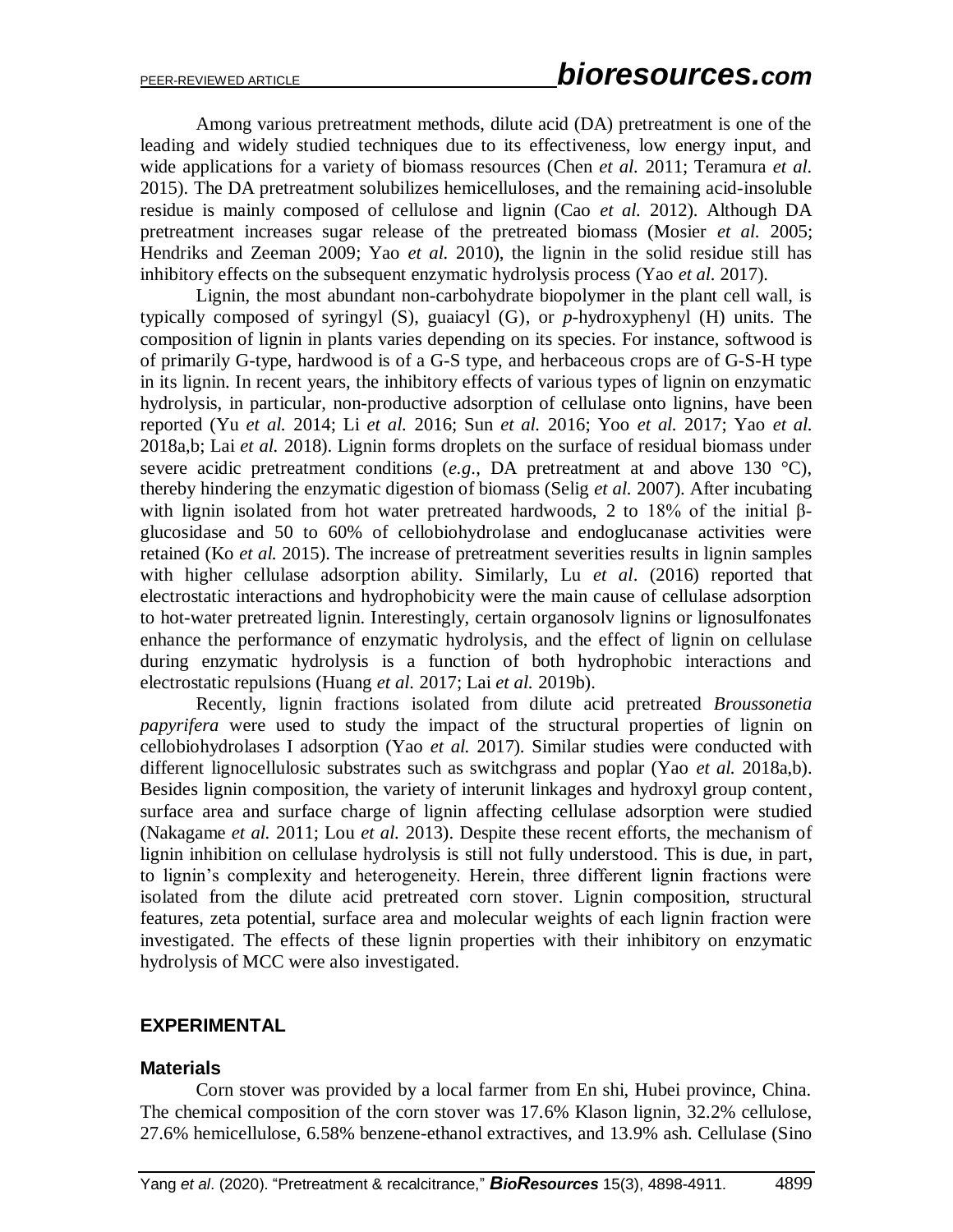EnzymesR) was a kind gift from Baiyin Sainuo Technology Ltd (Baiyin, PR China), with filter paper activity of 160 U/g and β-glucosidase activity of 42 U/g.

#### *Pretreatment*

Corn stover was Wiley-milled (screen size of 2 mm), extracted with toluene/ethanol (2:1, v/v) for 8 h, and then air-dried. The extractive-free corn stover was loaded with a  $0.5\%$  H<sub>2</sub>SO<sub>4</sub> solution (solid-to-liquid ratio of 1:20 (w/w)) to a one-liter rotary electrothermal pressure digester (ZQS-3, Qinggong Jixie factory of Shanxi University of Science and Technology, Xianyang, Shanxi province, PR China) at 170 °C for 60 min (Yao *et al.* 2010). After the pretreatment, the residual solid was separated by filtration and washed with deionized water until the effluent was pH neutral, and the solid residue was stored in a sealed bag at 4 °C prior to further testing. After pretreatment, the chemical composition of corn stover was 60.2% cellulose, 7.23% hemicellulose and 24.9% of lignin.

# **Methods**

## *Fractionation of lignin from pretreated corn stover*

Lignin was isolated from the dilute acid pretreated corn stover by three sequential methods in a previous study with some modifications, as shown in Fig. 1 (Yao *et al.* 2017). The air-dried pretreated corn stover was extracted twice at room temperature with ethanol (10 mL/g biomass) for 24 h (2 x 24h) with a magnetic stirrer. The collected extract was rotary-evaporated and freeze-dried to yield the crude lignin (NO.1). A dioxane-water mixture (96:4, v/v; 10 mL/g biomass) was then used to extract the NO.2 lignin from the residue solid after ethanol extraction. These lignins were further purified according to the purification method of milled wood lignin (MWL) (Björkman 1956).



**Fig. 1.** Isolation process of lignin fractions

The solid residue after the two-step extraction was air-dried and hydrolyzed by overloaded cellulase. The lignin-enriched solid residue after the enzymatic hydrolysis was extracted by acidic 85% dioxane (98.6 mg of 37% hydrochloric acid were mixed with 100 ml of dioxane-water mixture) for 2 h (Wu and Argyropoulos 2003). The solid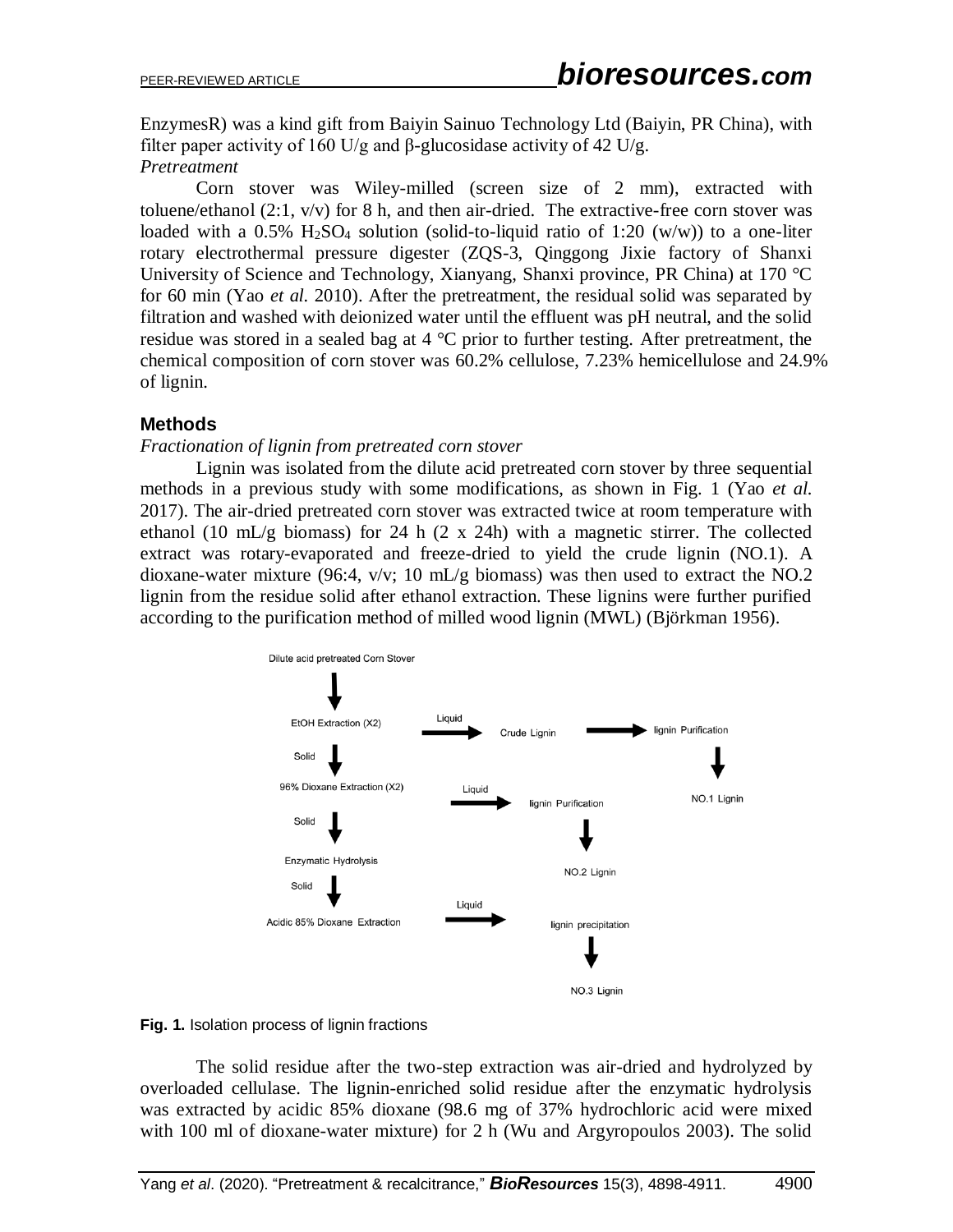was washed with acidic 85% dioxane, and the collected extraction liquid and washings were neutralized with anhydrous sodium carbonate and then rotary-evaporated to reduce the volume. The purified NO.3 lignin was precipitated in acidic water (pH 2), centrifuged, and freeze-dried. The purity of each isolated lignin fractions is shown in Table 1.

|             | Klason lignin (%) | Glucan (%) | Arabinan (%) | Galactan (%) | Total (%) |
|-------------|-------------------|------------|--------------|--------------|-----------|
| NO.1 lignin | 94.4              | 1.92       | 0.13         | 0.11         | 96.6      |
| NO.2 lignin | 98.7              | 1.82       | 0.20         | 0.05         | 100.7     |
| NO.3 lignin | 98.0              | 0.51       | 0.23         | 0.05         | 98.8      |

**Table 1.** Purity of the Isolated Lignin Fractions

#### *Lignin characterization*

The surface area of lignin fractions was determined by the nitrogen adsorption method. The adsorption/desorption isotherms of nitrogen at 77 K were measured using a BELSORP mini-II surface area and pore size analyzer (MicrotracBEL, Japan; Nakagame *et al.* 2011). The zeta potential of lignin was measured at 25 °C in sodium acetate-acetic acid (NaAc-HAc) buffer (0.05 M, pH 4.8) using a Zeta Potential Analyzer (Zeta plus, Brookhaven, USA) (Lou *et al.* 2013). Lignin was also subjected to Fourier-transform infrared (FTIR) spectroscopy analysis (Spectrum One FTIR system, Perkin Elmer, Wellesley, MA) from  $4000$  to  $500 \text{ cm}^{-1}$ .

Lignin and carbohydrate contents were determined by the National Renewable Energy Laboratory (NREL) procedure using high performance liquid chromatography (HPLC) (Shimadzu, Kyoto, Japan). Gel permeation chromatography (GPC) analysis was conducted to determine the molecular weights of lignin fractions after acetylation. Tetrahydrofuran (THF) was used as eluent, and the flow rate was 1.0 mL/min. Different sizes of polystyrene standards were used as calibration standards.

Two-dimensional (2D)  ${}^{1}H-{}^{13}C$  heteronuclear single quantum coherence (HSQC) NMR experiment was conducted at 298 K using a Bruker Avance III 400-MHz spectroscopy with a 5-mm Broadband Observe probe (5-mm BBO 400MHz with Zgradient probe, Bruker, Karlsruhe, Germany). The analysis was conducted with a Bruker standard pulse sequence ('hsqcetgpsi2'), spectral width of 11 ppm in F2 ( ${}^{1}$ H) with 2048 data points and 190 ppm in F1  $(^{13}C)$  with 256 data points, 96 scans, and 1-s delay.

## *Cellulase hydrolysis of microcrystalline cellulose with the addition of different lignin fractions*

Prior to the cellulase hydrolysis, microcrystalline cellulose (MCC) having the brand name Avicel was pretreated to increase digestibility by NaOH (Du *et al.* 2018). Enzymatic hydrolysis of pretreated MCC was performed in 500 mL of sodium citrate buffer (50 mM, pH 4.8) with 2% (w/v) substrate loading at 50 °C and 150 rpm for 72 h. The enzyme loading of cellulase was 25 FPU/g glucan. To investigate the effects of each lignin fraction on enzymatic hydrolysis, 500 mg lignin was physically mixed with 500 mg pretreated MCC. Glucose concentration in the hydrolysate was determined by HPLC (Shimadzu, Kyoto, Japan) with a refractive index detector (Shimadzu) on an Aminex HPX-87P column (Bio-Rad, Hercules, CA, USA) running at a flow rate of 0.6 mL/min at 65  $\degree$ C, with water as the eluent.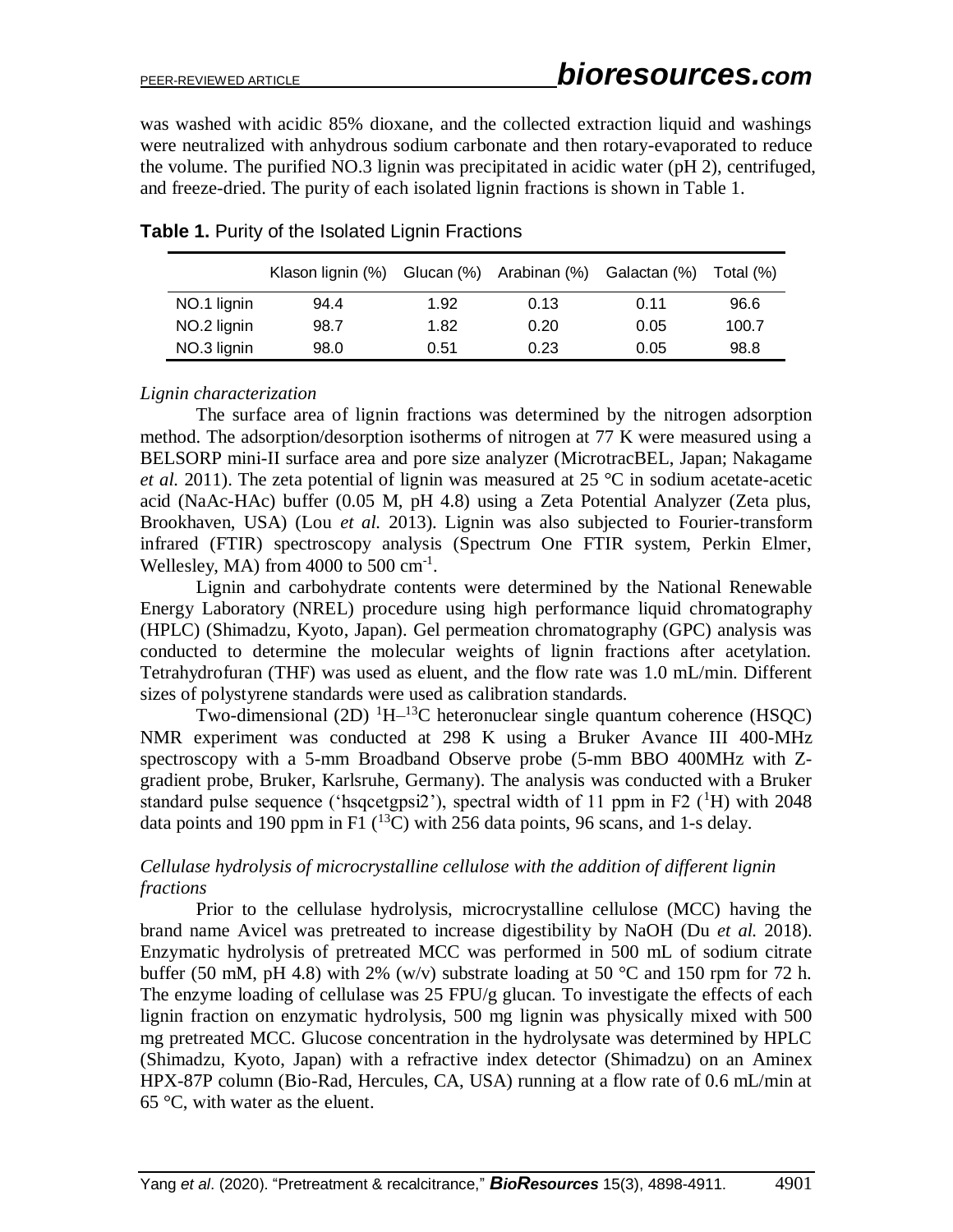# **RESULTS AND DISCUSSION**

# **Inhibitory Effect of Lignins on Cellulase Hydrolysis**

The inhibitory effects of lignin on enzymatic hydrolysis of cellulose were evaluated with different lignin fractions from dilute acid pretreated corn stover and NaOH pretreated MCC as a standard cellulose resource. As Fig. 2 presents, negative effects were observed from all three lignins (Fig. 2). The hydrolysis yield of pretreated MCC after 72 h decreased from 70.3% (control) to 41.3%, 33.6%, and 39.1% with NO.1, NO.2, and NO.3 lignins, respectively. The results indicated that the NO.2 lignin had the most inhibition impact (52.2% decrease of glucose release). NO.1 and NO.3 lignins had comparable inhibition effects on glucose release from MCC, with a 41 to 44% decrease. This inhibition could be attributed to several factors, such as the non-productive binding of cellulase to lignin that is largely governed by hydrophobic interactions, hydrogen bonding, and electrostatic interactions according to the previous studies (Yoo *et al.* 2017). Structural features of lignin are essential information to understand these inhibitory effects on enzymatic hydrolysis of pretreated MCC.



**Fig. 2.** Cellulose conversion of pretreated MCC with different lignin fractions

# **Physical Features of Lignin Fractions**

#### *Molecular weight of lignin fractions*

The molecular weight distribution of each lignin fraction was analyzed by GPC. The molecular weights  $(M_w:$  weight-average molecular weight and  $M_n:$  number-average molecular weight) and the polydispersity index (*i.e.*, PDI =  $M_w/M_p$ ) of each lignin are summarized in Table 2. The results showed that  $M_w$  of NO.1, NO.2, and NO.3 lignins were 1810, 5990, and 14450 g/mol, respectively. The PDI values of these lignin fractions were relatively low  $(< 1.5)$ , indicating that the distribution of molecular weights in these lignin fractions was relatively narrow. Similar to the previous studies, there was no clear relationship between average molecular weights and inhibitory effect of lignin on cellulase hydrolysis (Pareek *et al.* 2013; Guo *et al.* 2014). Lower polydispersity is favored for the adsorption of cellulase (Berlin *et al.* 2006; Guo *et al.* 2014; Yao *et al.* 2018a); however, this tendency was not observed in the present study.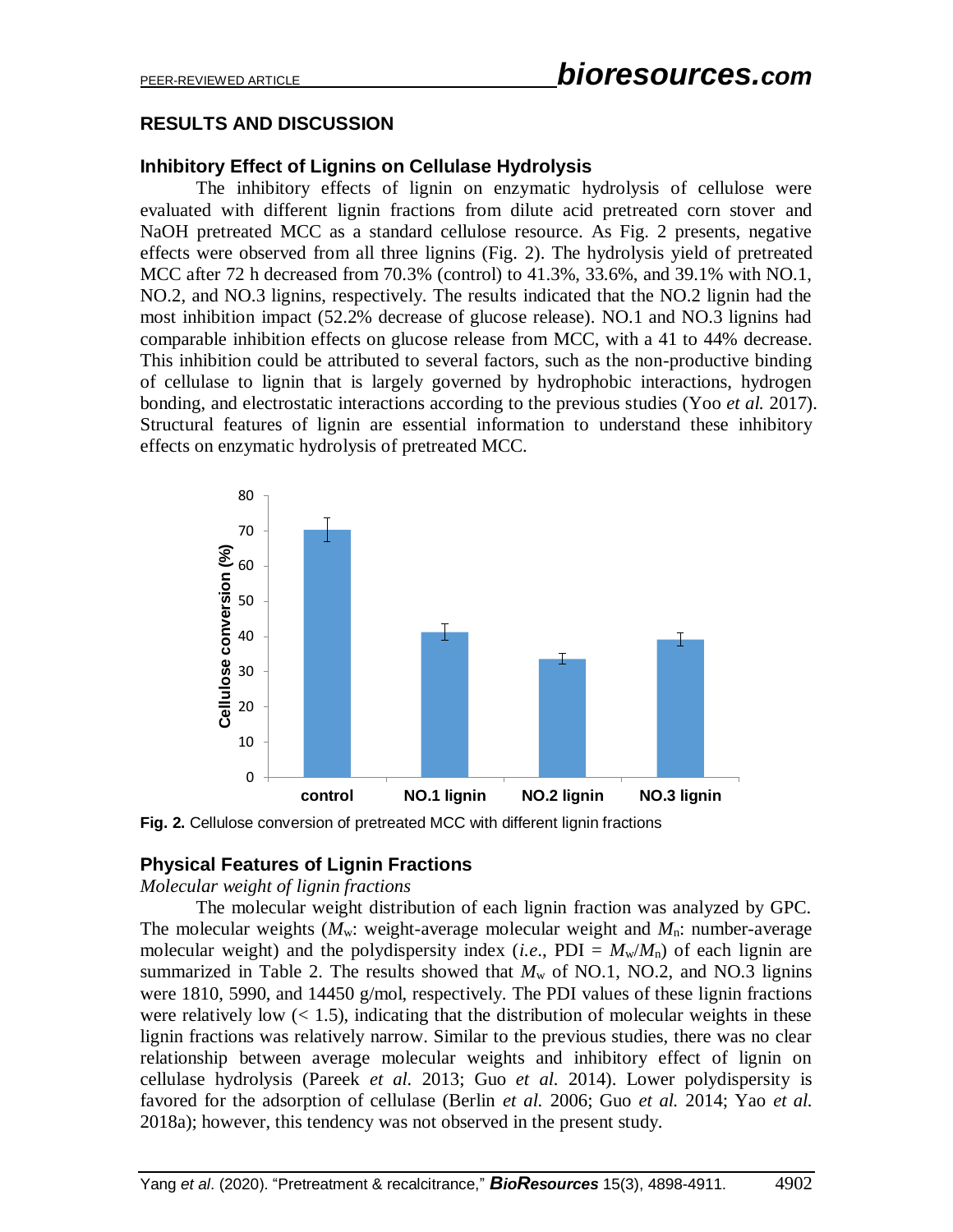**Table 2.** Weight-average (*M*w), Number-average (*M*n) Molecular Weights and Polydispersity Indexes (*M*w/*M*n) of Different Lignin Fractions

|                | Mn    | Мw    | $(M_w/M_n)$<br>PDI |
|----------------|-------|-------|--------------------|
| NO.1<br>lignin | 1260  | 1810  | 1.44               |
| NO.2 lignin    | 4010  | 5990  | .49                |
| NO.3 lignin    | 11880 | 14450 | റ്റ                |

*Surface area and surface charge*

Surface area is one of the factors that influence the non-productive binding of cellulase to lignin. In this study, the surface area of each lignin fraction was determined by a BET analyzer. The results in Table 3 show that the surface area of lignin fractions was 0.17, 0.69, and 2.87  $m^2/g$  for NO.1, NO.2 and NO.3 lignins, respectively. However, Fig. 2 shows that NO.2 lignin showed the most inhibitory effect on cellulase hydrolysis of pretreated MCC among the three lignin samples. Other studies have also reported that the maximum protein adsorption capacity was not well correlated with the observed specific surface area and pore size of lignins (Berlin *et al.* 2006; Nakagame *et al.* 2011; Pareek *et al.* 2013).

Zeta potential was used to represent the surface charge of lignin. Table 3 shows that all of the lignin fractions from the pretreated corn stover showed negative zeta potential. NO. 1 lignin exhibited the highest negative surface charge, followed by NO. 2 lignin and NO.3 lignin. As cellulase exhibits a positive charge in the sodium citrate buffer at pH 4.8, cellulase and lignin could interact by electrostatic interactions (Lou *et al.* 2013). At pH 4.8, positively charged enzymes (such as Cel6A and Cel5A) were more strongly adsorbed onto the negatively charged lignins compared to negatively charged enzymes, such as Cel7A and Cel7B due to the electrostatic repulsions (Saini *et al.* 2016; Huang *et al.* 2017). However, Lou *et al.* found that the nonspecific binding of cellulase was not significantly affected by surface charge of lignin at pH 4.8 (Lou *et al.* 2013). In this study, charge of NO.1 lignin was twice the value of NO.3 lignin, but these two lignins showed similar cellulase hydrolysis yields of pretreated MCC.

These results suggested that these structural features of lignin were not significantly involved in the interaction between the cellulases and lignin. Therefore, other chemical characteristics of the lignin fractions were investigated to explore the inactivation mechanism.

|                       | NO.1 lignin | NO.2 lignin | NO.3 lignin |
|-----------------------|-------------|-------------|-------------|
| Surface area/ $m^2/g$ | J.17        | 0.69        | 2.87        |
| Surface charge/ mv    | $-30.3$     | $-25.9$     | -15.1       |

| Table 3. Surface Area and Surface Charge of Lignin Fractions |  |  |
|--------------------------------------------------------------|--|--|
|--------------------------------------------------------------|--|--|

# **Chemical Features**

*FT-IR determination*

FT-IR is a commonly used tool to analyze the structural features of lignin (Ghaffar and Fan 2013). FT-IR spectra of the lignin fractions are shown in Fig. 3. The assignment of signals was based on the published values (Ghaffar and Fan 2013). The peak near 3420 cm<sup>-1</sup> represents OH stretching. The peak at 1700 cm<sup>-1</sup> was ascribed to the unconjugated carbonyl (Kumar *et al.* 2009). The signals at 1604, 1514, and 1425 cm<sup>-1</sup> are assigned to the aromatic ring of each lignin fraction. The shift of band position from 1505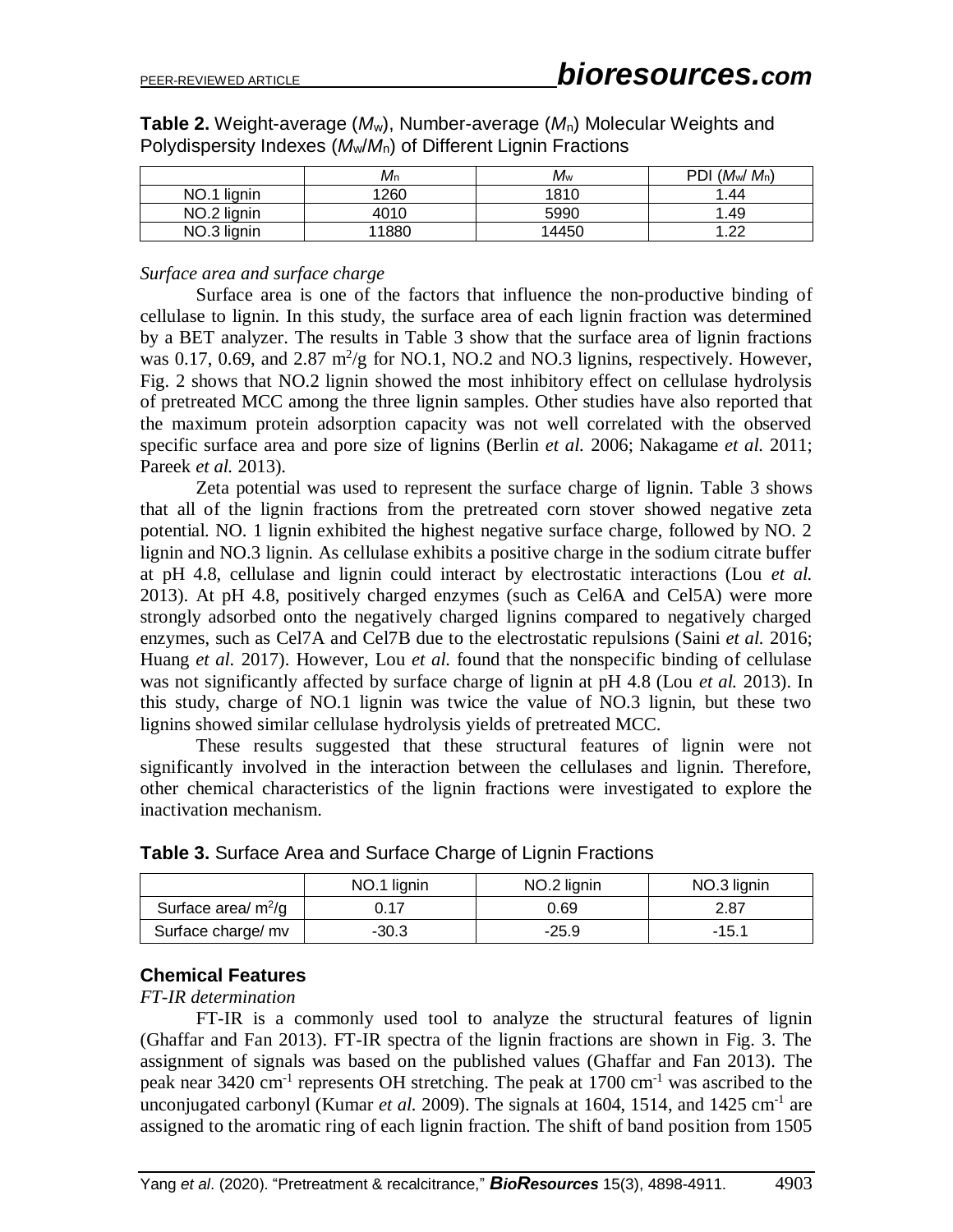to  $1514 \text{ cm}^{-1}$  is due to condensation reactions during acid pretreatment and/or lignin extraction process (Esteves *et al.* 2013).



**Fig. 3** FT-IR spectra of different lignin fractions

The absorption band position at 2937 cm<sup>-1</sup> is attributed to stretching of -CH, -CH<sub>2</sub> and  $-CH_3$ . Signals at 1325, 1262, and 834 cm<sup>-1</sup> were assigned to C-O bond of syringyl, guaiacyl, and *p*-hydroxyphenyl units (Faix 1991), respectively.

|                                           |                   | Relative Intensity |             |             |  |
|-------------------------------------------|-------------------|--------------------|-------------|-------------|--|
| Assignment                                | Wavenumber (cm-1) | NO.1 Lignin        | NO.2 lignin | NO.3 Lignin |  |
| -OH stretching vibration                  | 3420              | 1.23               | 1.10        | 1.20        |  |
| -CH, $-CH2$ and $-CH3$                    | 2937              | 1.05               | 1.01        | 1.12        |  |
| $C = O$ stretch in<br>unconjugated ketone | 1700              | 0.93               | 0.94        | 1.02        |  |
| Aromatic ring                             | 1604              | 1.00               | 0.98        | 1.03        |  |
| Aromatic ring                             | 1514              | 1.00               | 1.00        | 1.00        |  |
| C-H in $-CH3$                             | 1460              | 1.08               | 1.04        | 1.05        |  |
| Aromatic ring                             | 1425              | 1.11               | 1.06        | 1.04        |  |
| Syringyl                                  | 1325              | 1.05               | 1.04        | 0.99        |  |
| Guaiacyl                                  | 1262              | 0.95               | 1.01        | 0.95        |  |
| C=O in ester group                        | 1168              | 0.96               | 1.00        | 0.94        |  |
| Aromatic C-H in-plane<br>deformation      | 1120              | 1.06               | 1.03        | 0.98        |  |
| $C = O$ stretching                        | 1034              | 1.14               | 1.04        | 0.90        |  |
| p-hydroxyphenyl units                     | 834               | 0.75               | 0.90        | 0.82        |  |

| Table 4. Assignment and Relative Intensities of Signals in FT-IR Spectra of |  |  |  |
|-----------------------------------------------------------------------------|--|--|--|
| Lignin Fraction                                                             |  |  |  |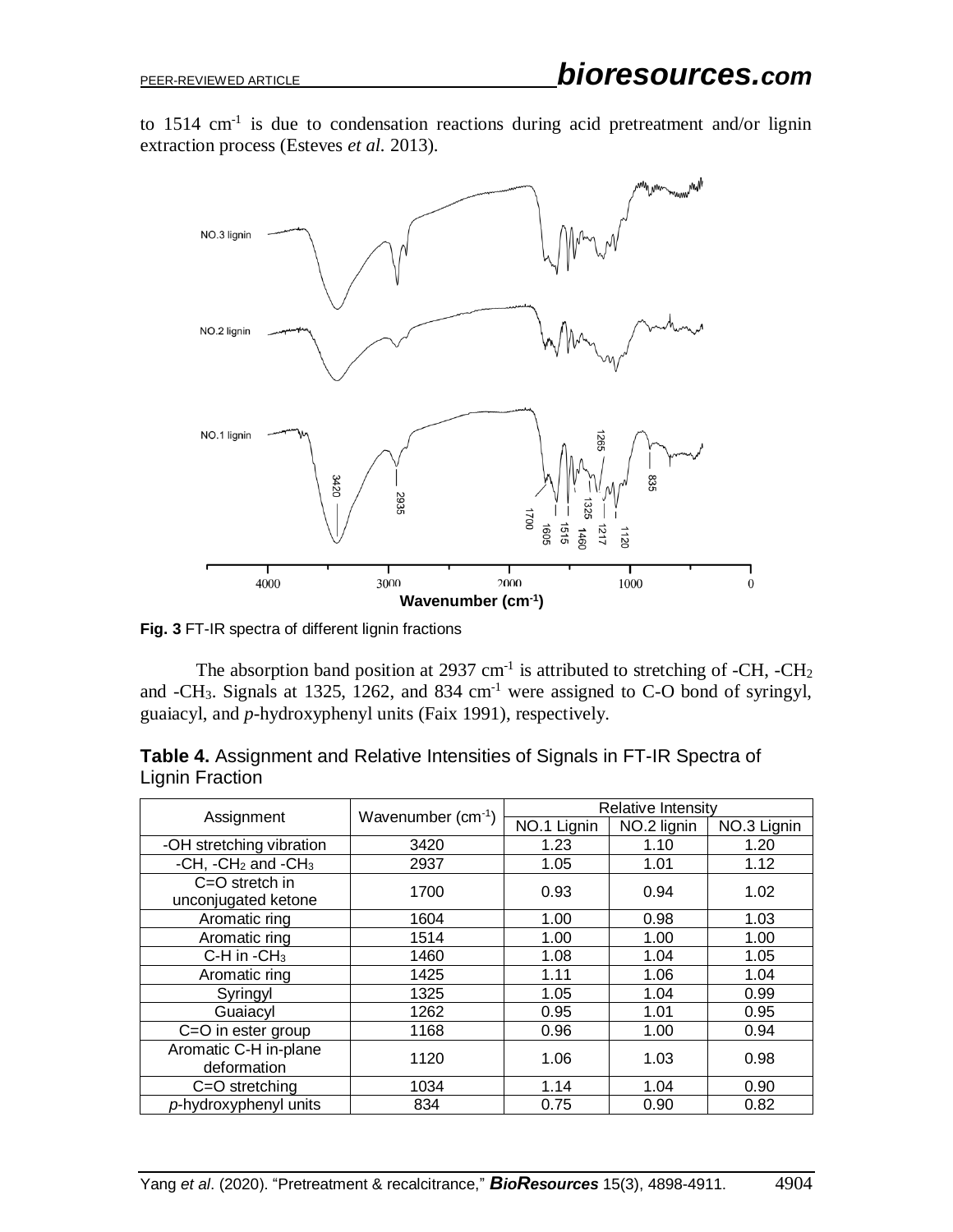In addition, the band at  $1168 \text{ cm}^{-1}$  originated from *p*-hydroxyphenyl structures, which indicated that the lignin fractions from dilute acid pretreated corn stover were of the H-S-G type (Sun *et al.* 2003). The relative signal intensities of various functional groups were calculated as the ratio with reference to the signal intensity of the band at 1514 cm<sup>-1</sup> (Table 4) (Guo *et al.* 2014). The structure of different lignin fractions varied. Syringyl, guaiacyl, and *p*-hydroxyphenyl units were different in the three lignin fractions. As shown in Table 4, stronger intensities of signals at 1262 and 834 cm<sup>-1</sup>, assigned to guaiacyl and *p*-hydroxyphenyl, were found in NO.2 lignin fraction. To further define the relationship between lignin structure and cellulase interactions, more detailed structural characteristics were needed which was accomplished by NMR.

## *HSQC determination*

HSQC is a commonly applied NMR technique for the structural analysis of lignin. In this study, HSQC was employed to compare the structural features of each lignin fractions extracted from dilute acid pretreated corn stover. The cross peaks were assigned according to the previous studies (Samuel *et al.* 2010; Hu *et al.* 2012; Zeng *et al.* 2013; Yang *et al.* 2016). In the aromatic region (160-90/8.0-5.5 ppm), <sup>13</sup>C-<sup>1</sup>H correlations of all three lignin subunits including S, G and H units were observed. This observation is consistent with the FT-IR analysis. The  ${}^{13}C$ - ${}^{1}H$  correlation for  $S_{2/6}$  at *δ*C/*δ*H 103.4/6.7, G<sub>2</sub> at *δ*C/*δ*H 111.5/6.9, H<sub>2/6</sub> at *δ*C/*δ*H 128.0/7.2, and *p*CA<sub>2/6</sub> at *δ*C/*δ*H 129.9/7.4 were used to semi-quantitatively measure the S, G, H and *p*CA contents, respectively. The chemical shifts of  $\alpha$ -oxidized S<sub>2/6</sub> ( $\delta$ C/ $\delta$ H 106.5/7.3) and FA<sub>2</sub> ( $\delta$ C/ $\delta$ H 110.9/7.3) were only found in NO.3 lignin. Cross peaks from condensed  $S_{2/6}$  were well resolved at  $\delta$ <sub>C</sub>/ $\delta$ <sub>H</sub> 104.7/6.4, which existed in both NO.1 and NO.2 lignin. Condensed G<sub>2</sub> at  $\delta$ <sub>C</sub>/ $\delta$ <sub>H</sub> 112.4/6.7 was only observed in the aromatic region of NO.1 lignin spectra. The correlations of  $G_5$ ,  $G_6$ ,  $pCA_7$  and  $pCA_{3/5}$  were also observed. As shown in Table 5, the composition of each lignin fractions was different. Ethanol-extracted lignin fraction (NO.1) was composed of 10.2% H units, 48.6% S (condensed and non-condensed) units and 41.2% G (condensed and non-condensed) units. The S units represented the majority of the other two lignin fractions, which was 88.7% and 84.0% in NO.2 and NO.3 lignin, respectively. The overwhelming percentage of S units was also observed in other studies (Chen *et al.* 2017; Dong *et al.* 2019). That was due, in part, to more degradation of G than S during pretreatment (Chen *et al.* 2019).

Lignin condensation is commonly observed after the dilute acid pretreatment (Yu *et al.*2014). In the present study, condensed S was found in NO.1 and NO.2 lignin, and it accounted for 18.1% and 13.5% of the total lignin subunits, respectively. The condensed G<sup>2</sup> was only observed in NO. 1 lignin. It is interesting to note that most of the condensed aromatics were isolated by solvent extractions (*i.e*., ethanol and dioxane), in particular, in NO. 1 lignin fraction. *p*CA is considered to be exclusively acylated at γ-position by ester bonds in various herbaceous crops via lignification of *p*-coumarolyated monolignols (Kim and Ralph 2010). The content of *p*CA increased from 30.8% in NO.1 lignin to 81.5% in NO.3 lignin.

The  ${}^{13}C$ -<sup>1</sup>H correlations of methoxyl group (-OCH<sub>3</sub>) and various linkages were observed in the aliphatic region 90-45/6.0-2.0 ppm. The cross peaks corresponding to β-O-4 were centered at  $\delta$ <sub>C</sub>/ $\delta$ <sub>H</sub> 71.7/4.8 (A<sub>α-S</sub>), 71.1/4.7 (A<sub>α-G</sub>), 83.4/4.3 (A<sub>β-G/H</sub>), and 60.5/3.6 (A<sub>γ</sub>). The <sup>13</sup>C<sup>-1</sup>H correlations of phenylcoumaran (β-5) were found at  $\delta$ c/δ<sub>H</sub> 85.9/5.5(B<sub>α</sub>),  $\delta$ <sub>C</sub>/ $\delta$ <sub>H</sub> 52.9/3.5 (B<sub>β</sub>) and 62.2/3.8 (B<sub>γ</sub>). Signals from C<sub>α</sub>/H<sub>α</sub> in β-O-4 and β-5 substructure were used to represent specific total linkages. The results indicated that β-O-4 linkages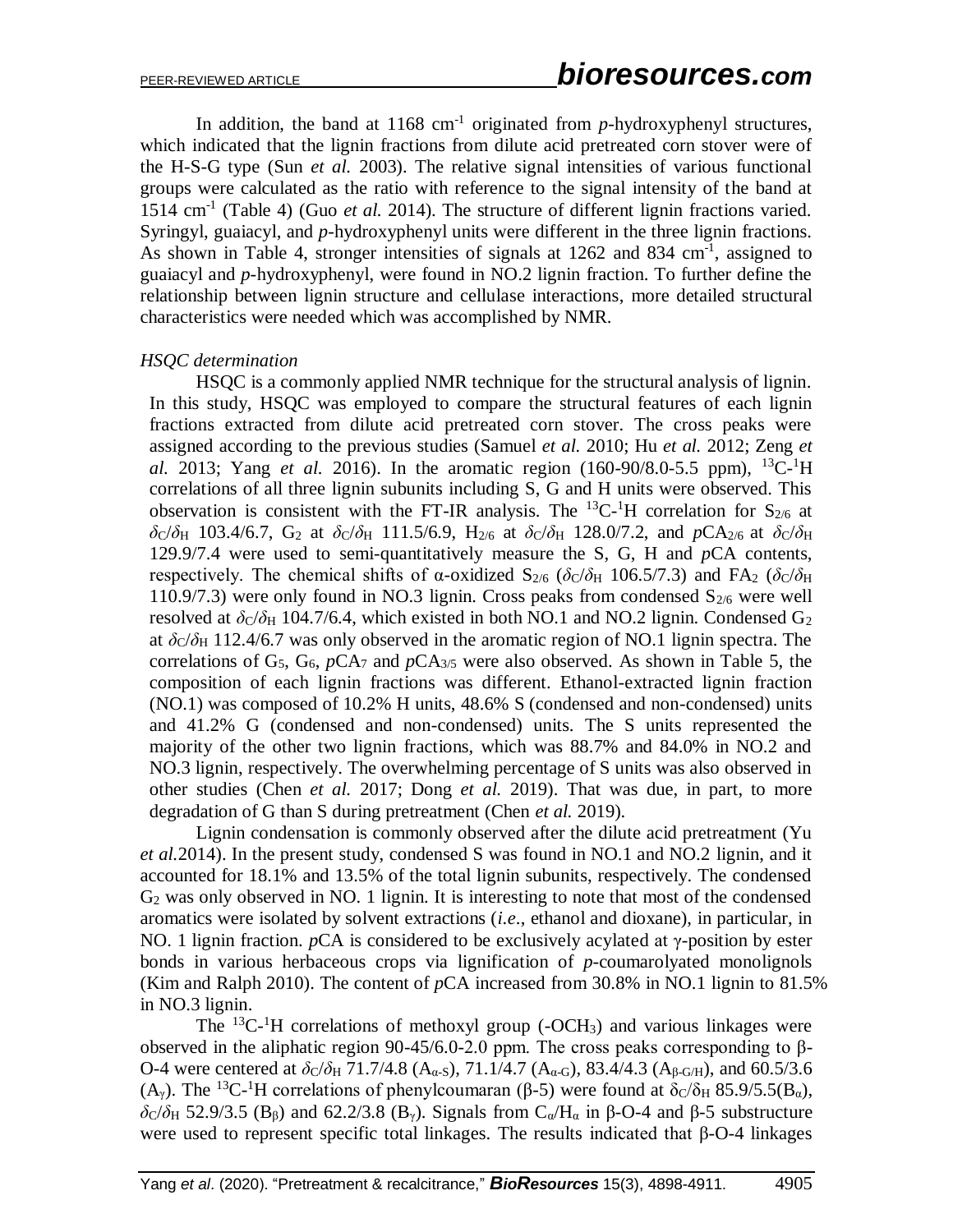dominated the interunit bonds in all lignin fractions, followed by β-5. The content of lignin interunit linkages, including β-O-4 and β-5, linkages over total aromatic regions was 4.6%, 24.1%, and 15.3% in NO.1, NO.2, and NO.3 lignin fractions, respectively, indicating that NO.2 lignin fraction contained the most amounts of these lignin inter-unit linkages, followed by NO.3 lignin fraction. Furthermore, lignin extracted by dioxane (NO. 2) had more C-C bond contents than other fractions.

#### *Relationships between structural properties of lignin and its inhibition on cellulase*

According to the results of the aforementioned characteristics of lignins and their inhibition on enzymatic hydrolysis, the lignin fractions comprising of more S units resulted in a higher inhibitory impact on cellulase performance ( $y = -0.14x + 48.55$ ,  $R^2 =$ 0.63), which was consistent with previous study with gramineous crops (Yao *et al.* 2018b). The negative effect of the amount of lignin inter-unit linkages (including β-O-4 and  $\beta$ -5) ( $y = -0.39x + 43.69$ ,  $R^2 = 0.91$ ) or the  $\beta$ -O-4 ( $y = -0.40x + 43.58$ ,  $R^2 = 0.88$ ) in lignin fraction on glucose yield from pretreated MCC was also observed. The results are consistent with other published results (Goujon *et al.* 2003; Xu *et al.* 2012; Jiang *et al.* 2016). These HSQC results indicated that the S/G ratio is a negative factor, whereas the H/G could positively affect saccharification process of herbaceous biomass (Xu *et al.* 2012). The more S units in lignin result in a more linear structure, which could adsorb on the cellulase surface more tightly and decrease the accessibility of cellulose dramatically (Jiang *et al.* 2016). However, some earlier studies showed that low S/G ratio caused higher affinity between lignin and cellulase (Guo *et al.* 2014). It was even pointed out that the phenolic OH group from condensed G had a strong correlation with their inhibition on glucose release (Sun *et al.* 2016). The contradictory results obtained from these studies indicated that there might be other lignin properties that had a more profound influence on lignin interaction with cellulase. It is hypothesized that a higher degree of condensation could result in greater cellulase adsorption via hydrophobic interaction (Ko *et al.* 2015). The degree of condensation (DC) of the isolated three lignin fractions was 0.76, 0.58 and 0.30, respectively, which was calculated from  $3.00 - I_{124-102}$ ppm, based on the <sup>13</sup>C NMR spectra (Sun *et al.* 2016). These results suggest that DC of lignin did not exhibit significant influences on cellulose conversion in this study.

| Lignin Substructure | NO.1 Lignin | NO.2 Lignin | NO.3 Lignin |
|---------------------|-------------|-------------|-------------|
|                     | % a         | % a         | $\%$ a      |
| Non-condensed S     | 30.5        | 75.2        | 84.0        |
| Condensed S         | 18.1        | 13.5        | 0.0         |
| <b>Total S</b>      | 48.6        | 88.7        | 84.0        |
| Non-condensed G     | 0.0         | 3.0         | 6.7         |
| Condensed G         | 41.2        | 0           | 0.0         |
| <b>Total G</b>      | 41.2        | 3.0         | 6.7         |
| н                   | 10.2        | 8.3         | 9.2         |
| pCA                 | 30.8        | 69.9        | 81.5        |
| β-O-4               | 4.1         | 22.6        | 15.1        |
| $\beta - 5$         | 0.5         | 1.5         | 0.2         |

**Table 5.** Quantitative Information of Three Lignin Samples in the HSQC Spectra

<sup>a</sup>Amount of specific functional group was expressed as percentage of S+G+H

Studies on wheat straw obtained by soda-AQ and kraft pretreatments indicated that residual lignin containing less β-O-4 subunits released more glucose during cellulase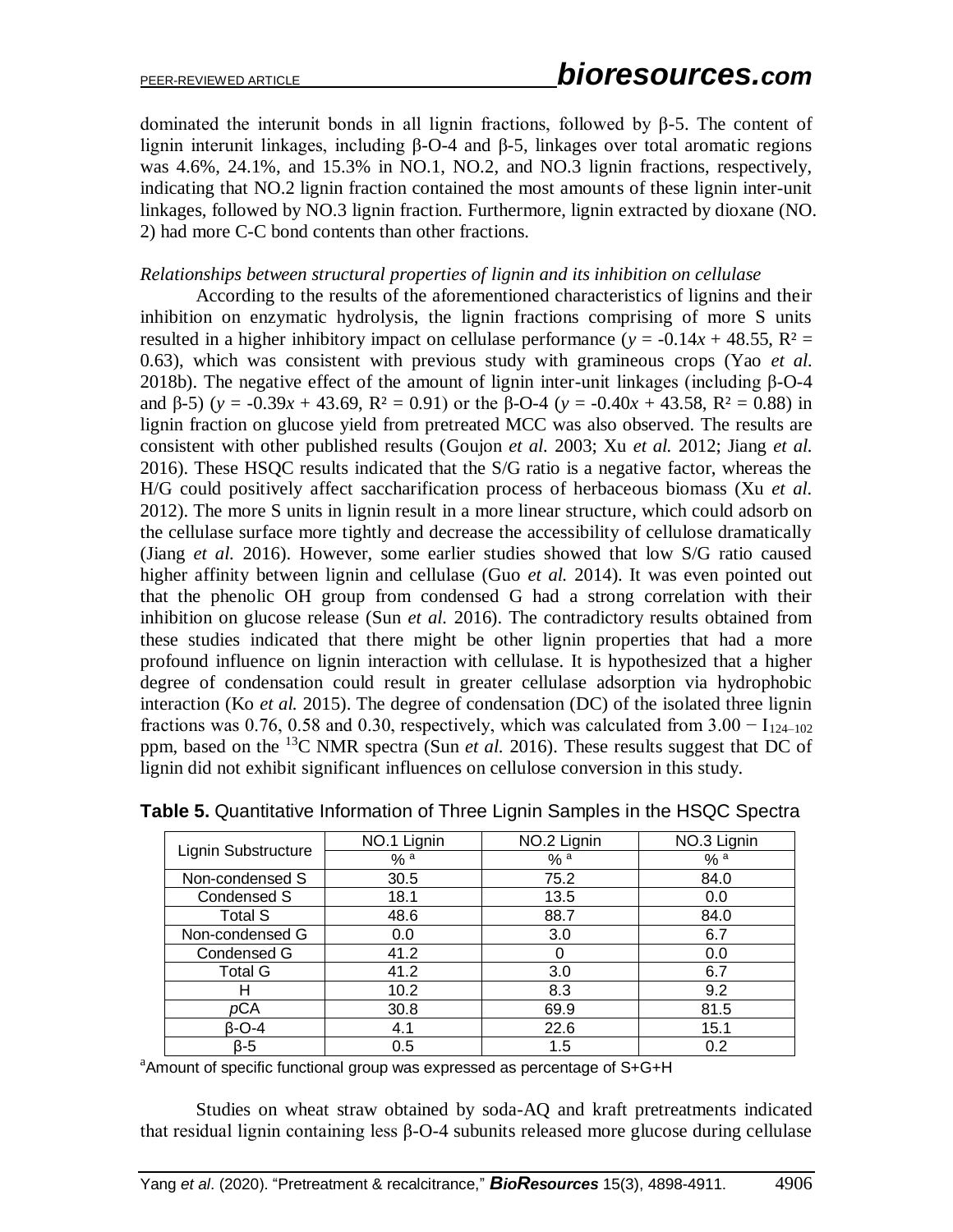hydrolysis process (Yang *et al.* 2016). A negative correlation was found between the content of β-O-4 bonds in hydrothermal pretreated biomass and its inhibition in pretreated MCC hydrolysis (Kellock *et al.* 2019). In this study, the lignin fraction containing more etherified lignin interunit linkages (NO.2 lignin) also showed more profound inhibitory effect on pretreated MCC saccharification. Earlier studies indicated that chemical modifications produced by pretreatment with laccase and a phenolic mediator resulting in breakdown of the main inter-unit linkages could improve saccharification (Rico *et al.* 2014).

# **CONCLUSIONS**

- 1. Lignin fractions extracted from dilute acid pretreated corn stover showed different physicochemical properties and inhibitory effects on cellulase hydrolysis of the pretreated microcrystalline cellulose (MCC).
- 2. The structural features of lignin fractions extracted from dilute acid pretreated corn stover influence the interaction between cellulase and lignin based on the analysis. It is hypothesized that lignin with S-type substructure could affect cellulase activity more. Lignin with more lignin interunit linkages, such as  $β$ -O-4 and  $β$ -5 linkages, exhibited greater significant inhibitory effect on glucose release from the pretreated MCC.

# **ACKNOWLEDGMENTS**

The authors are grateful for the support by National Natural Science Foundation of China (NO. 21978074 and 31871789), China Scholarship Council (NO. 2011842330 and NO. 201508420257) and Key Laboratory of Pulp and Paper Science & Technology of Ministry of Education of China (NO. KF201611 and NO. KF201719), Key Project of Hubei Provincial Department of Education (NO. D20161402), and Foundation of Hubei Provincial Key Laboratory of Green Materials for Light Industry (NO. 201611B01, 201806A02).

# **REFERENCES CITED**

- Berlin, A., Balakshin, M., Gilkes, N., Kadla, J., Maximenko, V., Kubo, S., and Saddler, J. (2006). "Inhibition of cellulase, xylanase and β-glucosidase activities by softwood lignin preparations," *J. Biotechnol*. 125, 198-209. DOI: 10.1016/j.jbiotec.2006.02.021
- Björkman, A. (1956). "Studies on finely divided wood. Part 1. Extraction of lignin with neutral solvent," *Sven. Papperstidn.* 59, 477-485.
- Cao, S., Pu, Y., Studer, M., Wyman, C., and Ragauskas, A. J. (2012). "Chemical transformations of *Populus trichocarpa* during dilute acid pretreatment," *RSC Advances* 2, 10925-10936. DOI: 10.1039/C2RA22045H
- Chen, W., Pen, B., Yu, C., and Hwang, W. (2011). "Pretreatment efficiency and structural characterization of rice straw by an integrated process of dilute-acid and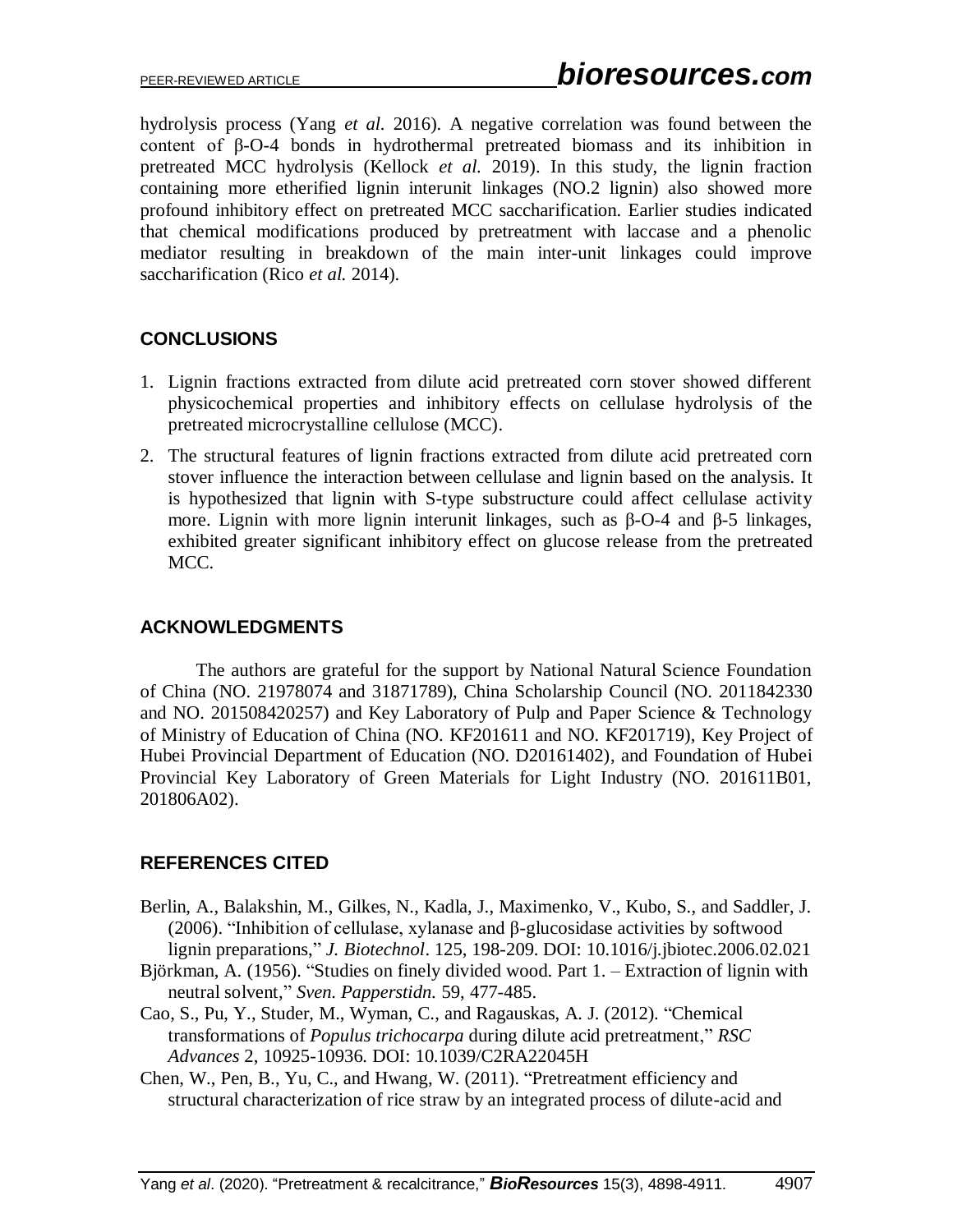steam explosion for bioethanol production," *Bioresource Technol*. 102, 2916-2924. DOI: 10.1016/j.biortech.2010.11.052

- Chen, L., Dou, J., Ma, Q., Li, N., Wu, R., Bian, H., Yelle, D.J., Vuorinen, T., Fu, S., and Pan, X. (2017). "Rapid and near-complete dissolution of wood lignin at  $< 80$  °C by a recyclable acid hydrotrope," *Sci. Adv*. 3, e1701735. DOI: 10.1126/sciadv.1701735
- Chen, Z., Jacoby, W., and Wan, C. (2019). "Ternary deep eutectic solvents for effective biomass deconstruction at high solids and low enzyme loadings," *Bioresource Technol*. 279, 281-286. DOI: 10.1016/j.biortech.2019.01.126
- Dong, C., Meng, X., Shun, Y., Tse, H., Ragauskas A., and Leu S. (2019). "Diol pretreatment to fractionate a reactive lignin in lignocellulosic biomass biorefineries," *Green Chem*. 21, 2788-2800. DOI: 10.1039/C9GC00596J
- Du, J., Zhang, X., Li, X., Zhao, J., Liu, G., Gao, B., and Qu, Y. (2018). "The cellulose binding region in *Trichoderma reesei* cellobiohydrolase I has a higher capacity in improving crystalline cellulose degradation than that of *Penicillium oxalicum*," *Bioresource Technol*. 266, 19-25. DOI: 10.1016/j.biortech.2018.06.050
- Esteves, B., Marques, A., Domingos, I., and Pereira, H. (2013). "Chemical changes of heat treated pine and eucalypt wood monitored by FTIR," *Ciencia y Tecnología* 15(2), 245-258. DOI: 10.4067/S0718-221X2013005000020
- Ertas, M., Han, Q., and Jameel, H. (2014). "Acid-catalyzed autohydrolysis of wheat straw to improve sugar recovery," *Bioresource Technol*. 169, 1-8. DOI: 10.1016/j.biortech.2014.06.081
- Faix, O. (1991). "Classification of lignins from different botanical origins by FT-IR spectroscopy," *Holzforschung* 45, 21-27. DOI:10.1515/hfsg.1991.45.s1.21
- Ghaffar, S., and Fan, M. (2013). "Structural analysis for lignin characteristics in biomass straw," *Biomass Bioenergy* 57, 264-279. DOI: 10.1016/j.biortech.2014.06.081
- Goujon, T., Ferret, V., Mila, I., Pollet, B., Ruel, K., Burlat, V., Joseleau, J., Barriere, Y., Lapierre, C., and Jouanin, L. (2003). "Down-regulation of the AtCCR1 gene in *Arabidopsis thaliana*: Effects on phenotype, lignins and cell wall degradability," *Planta* 217, 218-228. DOI: 10.2307/23387842
- Guo, F., Shi, W., Sun, W., Li, X., Wang, F., Zhao, J., and Qu, Y. (2014). "Differences in the adsorption of enzymes onto lignins from diverse types of lignocellulosic biomass and the underlying mechanism," *Biotechnol. Biofuels* 7, 38-47. DOI: 10.1186/1754- 6834-7-38
- Hendriks, A., and Zeeman, G. (2009). "Pretreatments to enhance the digestibility of lignocellulosic biomass," *Bioresource Technol*. 100, 10-18. DOI: 10.1016/j.biortech.2008.05.027
- Hu, G., Cateto, C., Pu, Y., Samuel, R., and Ragauskas, A. (2012). "Structural characterization of switchgrass lignin after ethanol organosolv pretreatment," *Energy Fuels* 26, 740-745. DOI: 10.1021/ef201477p
- Huang, Y., Sun, S., Huang, C., Yong, Q., Elder, T., and Tu, M. (2017). "Stimulation and inhibition of enzymatic hydrolysis by organosolv lignins as determined by zeta potential and hydrophobicity," *Biotechnol Biofuels* 10, 162-172. DOI: 10.1186/s13068-017-0853-6
- Jiang, B., Wang, W., Gu, F., Cao, T., and Jin, Y. (2016). "Comparison of the substrate enzymatic digestibility and lignin structure of wheat straw stems and leaves pretreated by green liquor," *Bioresource Technol*. 199,181-187. DOI: 10.1016/j.biortech.2015.08.104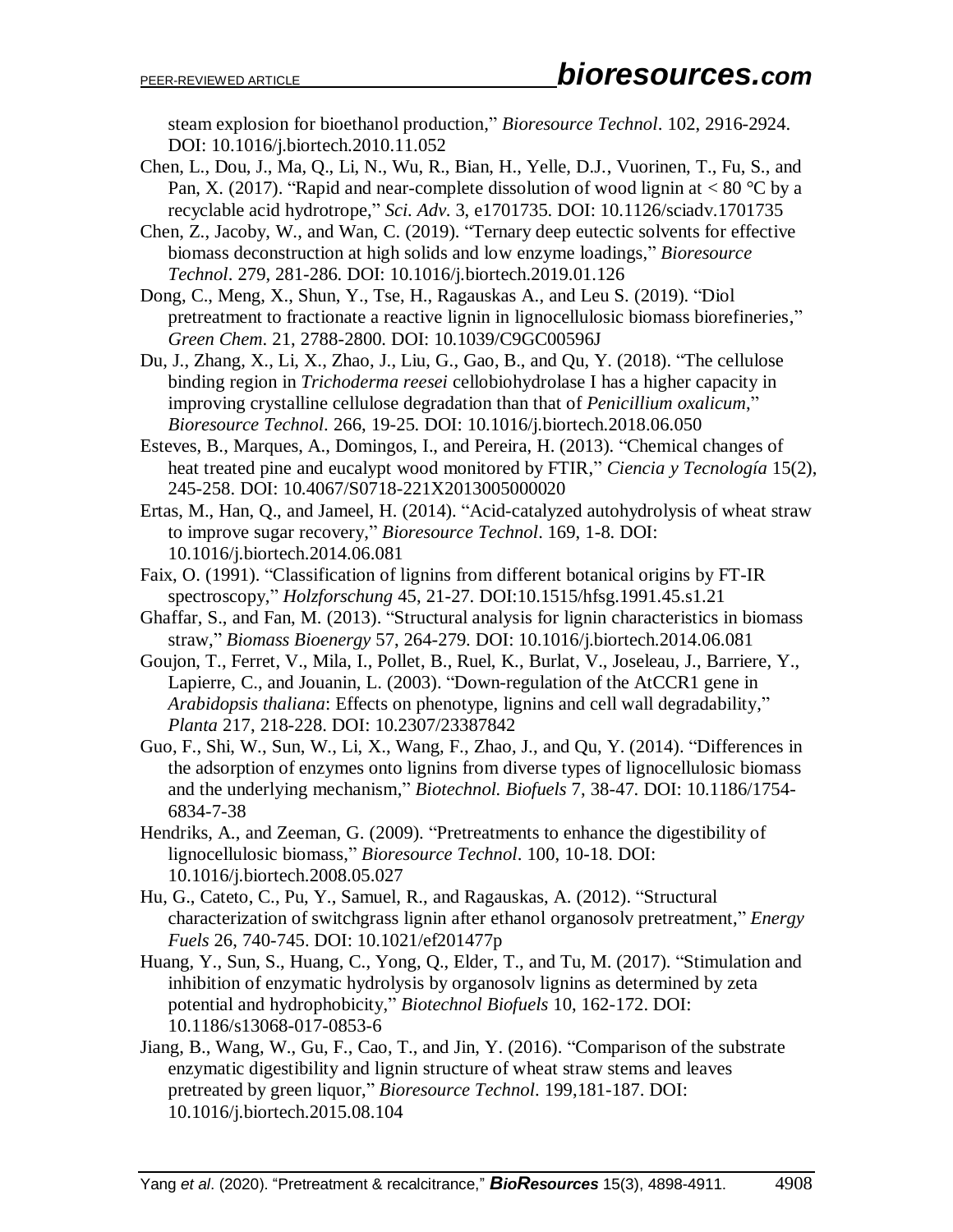- Kellock, M., Maaheimo, H., Marjamaa, K., Rahikainen, J., Zhang, H., Holopainen-Mantila, U., Ralph, J., Tamminen, T., Felby, C., and Kruus, K. (2019). "Effect of hydrothermal pretreatment severity on lignin inhibition in enzymatic hydrolysis," *Bioresource Technol*. 280, 303-312. DOI: 10.1016/j.biortech.2019.02.051
- Ko, J., Ximenes, E., Kim, Y., and Ladisch, M. (2015). "Adsorption of enzyme onto lignins of liquid hot water pretreated hardwoods," *Biotechnol. Bioeng*. 112, 447-456. DOI: 10.1002/bit.25359
- Kim, H., and Ralph, J. (2010). "Solution-state 2D NMR of ball-milled plant cell wall gels in DMSO-d6/pyridine-d5," *Org. Biomol. Chem*. 8, 576-591. DOI:10.1039/B916070A
- Kumar, R., Mago, G., Balan, V., and Wymand, C. (2009). "Physical and chemical characterizations of corn stover and poplar solids resulting from leading pretreatment technologies," *Bioresource Technol*. 100, 3948-3962. DOI: 10.1016/j.biortech.2009.01.075
- Lai, C., Tu, M., Yong, Q., and Yu, S. (2018). "Synergistic effects of pH and organosolv lignin addition on the enzymatic hydrolysis of organosolv-pretreated loblolly pine," *RSC Adv*. 8, 13835-13841. DOI: 10.1039/C8RA00902C
- Lai, C., Jia, Y., Wang, J., Wang, R., Zhang, Q., Chen, L., Shi H., Huang, C., Li, X., and Yong, Q. (2019a). "Co-production of xylooligosaccharides and fermentable sugars from poplar through acetic acid pretreatment followed by poly (ethylene glycol) ether assisted alkali treatment," *Bioresource Technol*. 288, 121569-121577. DOI: 10.1016/j.biortech.2019.121569
- Lai, C., Yang, B., Lin, Z., Jia, Y., Huang, C., Li, X., Song, X., and Yong, Q. (2019b). "New strategy to elucidate the positive effects of extractable lignin on enzymatic hydrolysis by quartz crystal microbalance with dissipation," *Biotechnol. Biofuels* 12, 57-68. DOI: 10.1186/s13068-019-1402-2
- Li, M., Pu, Y., and Ragauskas, A. J. (2016). "Current understanding of the correlation of lignin structure with biomass recalcitrance," *Frontiers in Chemistry* 4, 45. DOI: 10.3389/fchem.2016.00045
- Lou, H., Zhu J., Lan, T., Lai, H., and Qiu, X. (2013). "pH-Induced lignin surface modification to reduce nonspecific cellulase binding and enhance enzymatic saccharification of lignocelluloses," *Chem Sus Chem* 6, 919-927. DOI: 10.1002/cssc.201200859
- Lu, X., Zheng, X., Li, X., and Zhao, J. (2016). "Adsorption and mechanism of cellulase enzymes onto lignin isolated from corn stover pretreated with liquid hot water," *Biotechnol. Biofuels* 9, 118-129. DOI: 10.1186/s13068-016-0531-0
- Meng, X., Foston, M., Leisen, J., DeMartini, J., Wyman, C., and Ragauskas, A. (2013). "Determination of porosity of lignocellulosic biomass before and after pretreatment by using Simons' stain and NMR techniques," *Bioresource Technol*. 144, 467-476. DOI: 10.1016/j.biortech.2013.06.091
- Mosier, N., Wyman, C., Dale, B., Elander, R., Lee, Y., Holtzapple, M., and Ladisch, M. (2005). "Features of promising technologies for pretreatment of lignocellulosic biomass," *Bioresource Technol*. 96, 673-686. DOI: 10.1016/j.biortech.2004.06.025
- Nakagame, S., Chandra R., Kadla, J., and Saddler, J. (2011). "Enhancing the enzymatic hydrolysis of lignocellulosic biomass by increasing the carboxylic acid content of the associated lignin," *Biotechnol. Bioeng*. 108, 538-548. DOI: 10.1002/bit.22981
- Pareek, N., Gillgren, T., and Jönsson, L. (2013). "Adsorption of proteins involved in hydrolysis of lignocellulose on lignins and hemicelluloses," *Bioresource Technol*. 148, 70-77. DOI: 10.1016/j.biortech.2013.08.121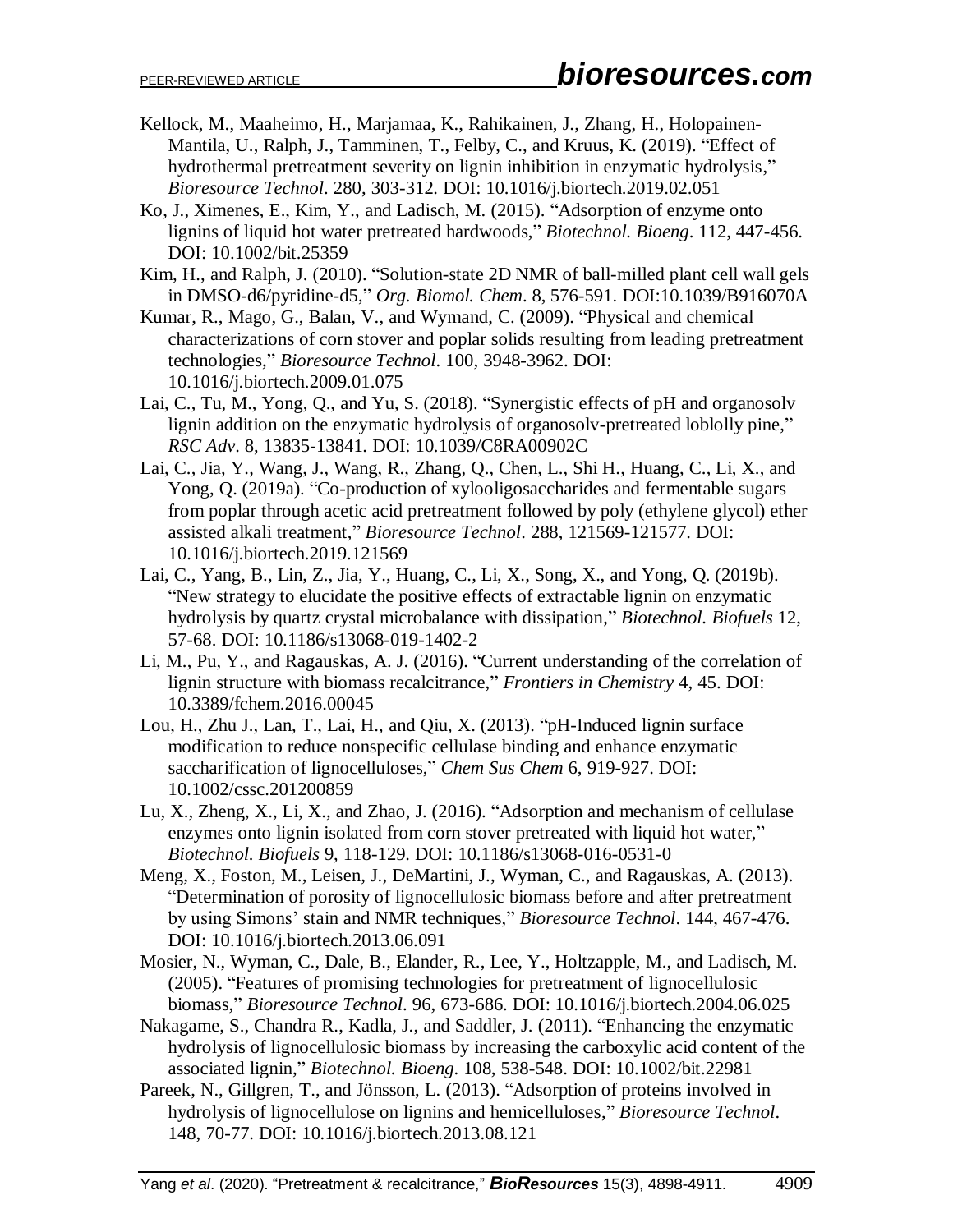- Pu, Y., Zhang, D., Singh, P. M., and Ragauskas, A. J. (2008). "The new forestry biofuels sector," *Biofuels Bioprod. Biorefin*. 2, 58-73. DOI: 10.1002/bbb.48
- Rico, A., Rencoret, J., Río, J., Martínez, A., and Gutiérrez, A. (2014). "Pretreatment with laccase and a phenolic mediator degrades lignin and enhances saccharification of Eucalyptus feedstock," *Biotechnol. Biofuels* 7, 6-19. DOI: 10.1186/1754-6834-7-6
- Saini, J., Patel, A., Adsul, M., and Singhania, R. (2016). "Cellulase adsorption on lignin: A roadblock for economic hydrolysis of biomass," *Renew. Energ*. 98, 29-42. DOI: 10.1016/j.renene.2016.03.089
- Samuel, R., Pu, Y., Raman, B., and Ragauskas, J. (2010). "Structural characterization and comparison of switchgrass ball-milled lignin before and after dilute acid pretreatment," *Appl. Biochem. Biotechnol*. 162, 62-74. DOI: 10.1007/s12010-009-8749-y
- Selig, M., Viamajala, S., Decker, S., Tucker, M., Himmel, M., and Vinzant, T. (2007). "Deposition of lignin droplets produced during dilute acid pretreatment of maize stems retards enzymatic hydrolysis of cellulose," *Biotechnol. Progr*. 23(6), 1333- 1339. DOI: 10.1021/bp0702018
- Sun, S., Huang, Y., Sun, R., and Tu, M. (2016). "Strong association of condensed phenolic moieties in isolated lignins with their inhibition of enzymatic hydrolysis," *Green Chem*. 18, 4276-4286. DOI: 10.1039/C6GC00685J
- Sun, J, Sun, X, Sun, R, Fowler, P, and Baird, M. (2003). "Inhomogeneities in the chemical structure of sugarcane bagasse lignin," *J. Agric. Food Chem*. 51, 6719-6725. DOI: 10.1021/jf034633j
- Teramura, H., Sasaki, K., Oshima, T., Aikawa, S., Matsuda, F., Okamoto, M., Shirai, T., Kawaguchi, H., Ogino, C., Yamasaki, M., Kikuchi, J., and Kondo, A. (2015). "Changes in lignin and polysaccharide components in 13 cultivars of rice straw following dilute acid pretreatment as studied by solution-state 2D <sup>1</sup>H-<sup>13</sup>C NMR," *Plos One*10, 1-17. DOI: 10.1371/journal.pone.0128417
- Wu, S., and Argyropoulos, D. S. (2003). "An improved method for isolating lignin in high yield and purity," *J. Pulp. Pap. Sci*. 29,235-240. DOI: 10.1023/A:1025117327970
- Xu, N., Zhang, W., Ren, S., Liu, F., Zhao, C., Liao, H., Xu, Z., Huang, J., Li, Q., Tu, Y., Yu, B., Wang, Y., Jiang, J., Qin, J., and Peng L. (2012). "Hemicelluloses negatively affect lignocellulose crystallinity for high biomass digestibility under NaOH and H2SO<sup>4</sup> pretreatments in Miscanthus," *Biotechnol. Biofuels* 5, 58-69. DOI: 10.1186/1754-6834-5-58
- Yao, L., Yue, J., Zhao, J., Dong, J., Li, X., and Qu, Y. (2010). "Application of acidic wastewater from monosodium glutamate process in pretreatment and cellulase production for bioconversion of corn stover feasibility evaluation," *Bioresource Technol*. 101,8755-8761. DOI: 10.1016/j.biortech.2010.04.104
- Yao, L., Yang, H., Yoo, C., Meng, X., Li, M., Pu, Y., Ragauskas, A., and Sykes, R. (2017). "Adsorption of cellobiohydrolases I onto lignin fractions from dilute acid pretreated *Broussonetia papyrifera*," *Bioresource Technol*. 244, 957-962. DOI: 10.1016/j.biortech.2017.08.024
- Yao, L., Yoo, C., Meng, X., Li, M., Pu, Y., Ragauskas, A. J., and Yang, H. (2018a). "A structured understanding of cellobiohydrolase I binding to poplar lignin fractions after dilute acid pretreatment," *Biotechnol. Biofuels*. 11, 96-106. DOI: 10.1186/s13068- 018-1087-y
- Yao, L., Yang, H., Yoo, C., Meng, X., Pu, Y., Hao, N., and Ragauskas, A. (2018b). "Characteristics of lignin fractions from dilute acid pretreated switchgrass and their